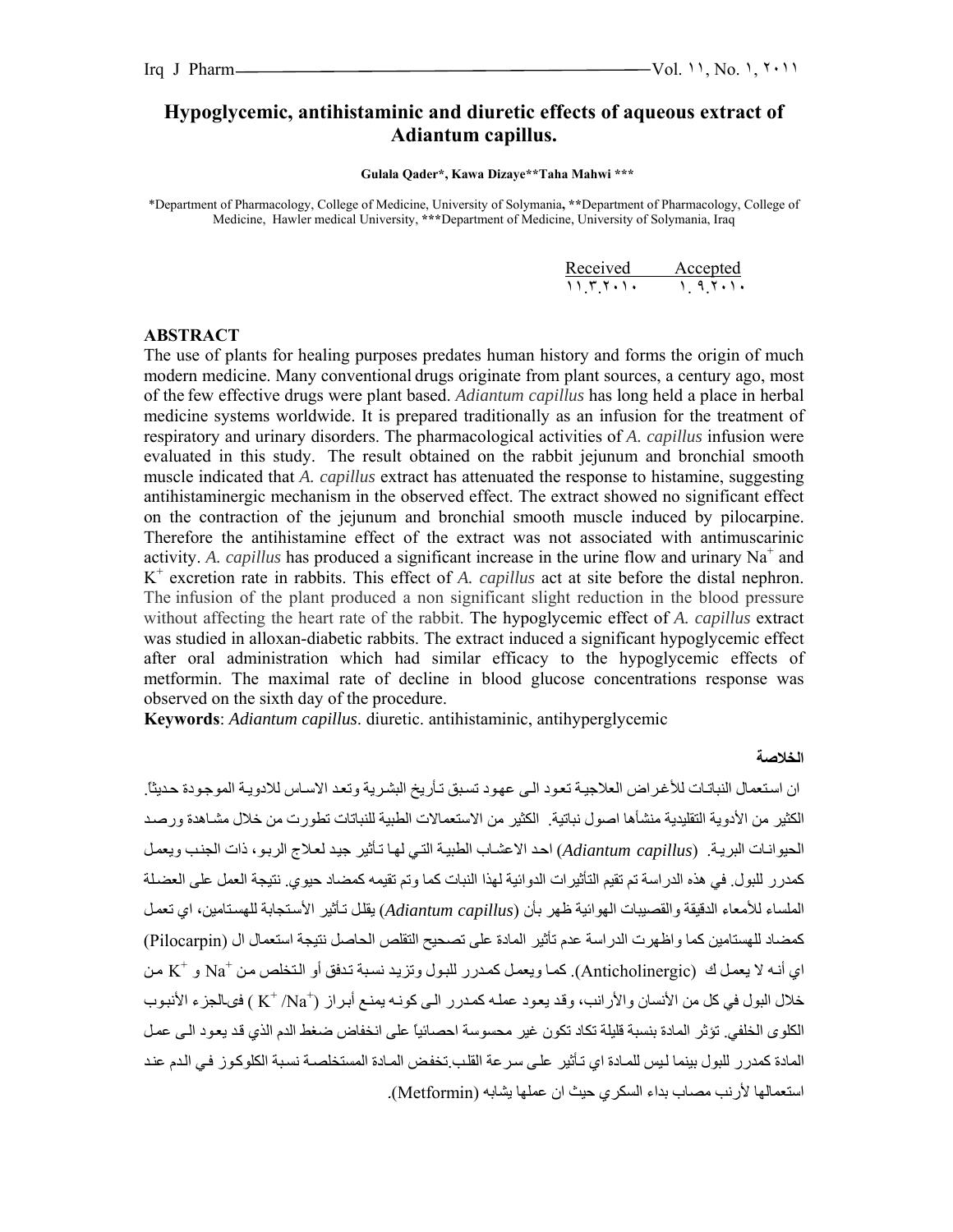erbal medicine is the oldest form of **H** erbal medicine is the oldest form of healthcare known to mankind. It is an integral part of the development of modern civilization. Much of the medicinal use of plants seems to have been developed through observations of wild animals, and by trial and error '. In a cave in northern Iraq, scientists found what appeared to be ordinary human bones. Analysis of the soil around the bones revealed extraordinary quantities of plant pollen that could not have been introduced accidentally at the burial site. Someone in the small cave community had consciously gathered eight species of plants to surround the dead man. Seven of these are medicinal plants still used throughout the herbal world'. Indeed, well into the ٢٠th century much of the pharmacopoeia of scientific medicine was derived from the herbal lore of native peoples. Many drugs, including strychnine, aspirin, vincristine, curare, and ergot, are of herbal origin. About onequarter of the prescription drugs dispensed by community pharmacies in the United States contain at least one active ingredient derived from plant material  $\binom{r}{r}$ . *Adiantum capillus* has long held a place in herbal medicine systems worldwide. In the Peruvian Amazon, the local people prepare the fronds of the plant as an infusion or syrup for the treatment of urinary disorders, colds, rheumatism, heartburn, gallstones, and sour stomach<sup>1</sup>. This plant is also used widely throughout the world for dandruff, alopecia (hair loss), and menstrual difficulties. The plant has demonstrated little toxicity. However, in animal studies, it has been shown to have an anti-fertility effect <sup>o</sup>. Despite the plant's ancient history of use for respiratory disorders, no clinical research has been done to validate these traditional uses. The study is undertaken to evaluate the pharmacological effects of *A. capillus* extract, because very little information and studies are available about the medicinal

effects of this plant which exists in Kurdistan of Iraq.

### **Materials and methods**

**Preparation of the plant extract:** In April, the fresh clean leaves of *A. capillus* were collected from Shwan district in Kurdistan of Iraq. The leaves were shade dried for three days, One g of the crushed plant material was macerated in ٥٠ mL of boiled distilled water in a conical flask for ٣٠ minutes and filtered. An equivalent of ٢٠ mg dried material per ml aqueous infusion was obtained.

**Rabbits:** Local domestic rabbits (Oryctolagus cuniculus) were used for in vivo and in vitro studies. In the animal house the rabbits were kept in a suitable room temperature ( $\lambda$ - $\gamma \circ \partial$ ) and were fed barley and vegetables. The weight of the animals ranged between  $\cdot \cdot$  to  $\cdot \cdot \cdot$  kg.

**Tension studies (Isolated Rabbit jejunum)**: The rabbits were sacrificed and the abdomen was opened rapidly. The stomach was identified then was followed down by ٥-١٠ cm to exclude the duodenum, when the jejunum was reached;  $\circ$  cm of it was cut and put in a petri dish containing aerated, freshly prepared Tyrode solution). One end of the jejunum is ligatured to a J shaped tube by monofilament nylon; the other end is ligatured to a frontal transducer for tension and magnification. The preparation is put vertically in an organ bath containing Tyrode solution which was aerated through the J shaped tube. The aeration with oxygen was for tissue survival and it also helps in better mixing of the added drugs and chemical substances with the Tyrode solution. The temperature of the organ bath is set at  $\mathsf{r} \vee \mathsf{v}$ <sup>o</sup>C to obtain optimal activity of the tissue. After the piece of jejunum was set in the organ bath, it was left for  $\mathbf{r}$  min to equilibrate before any recordings were made. Meanwhile, the physiological solution was washed and replaced every ١٥ minutes.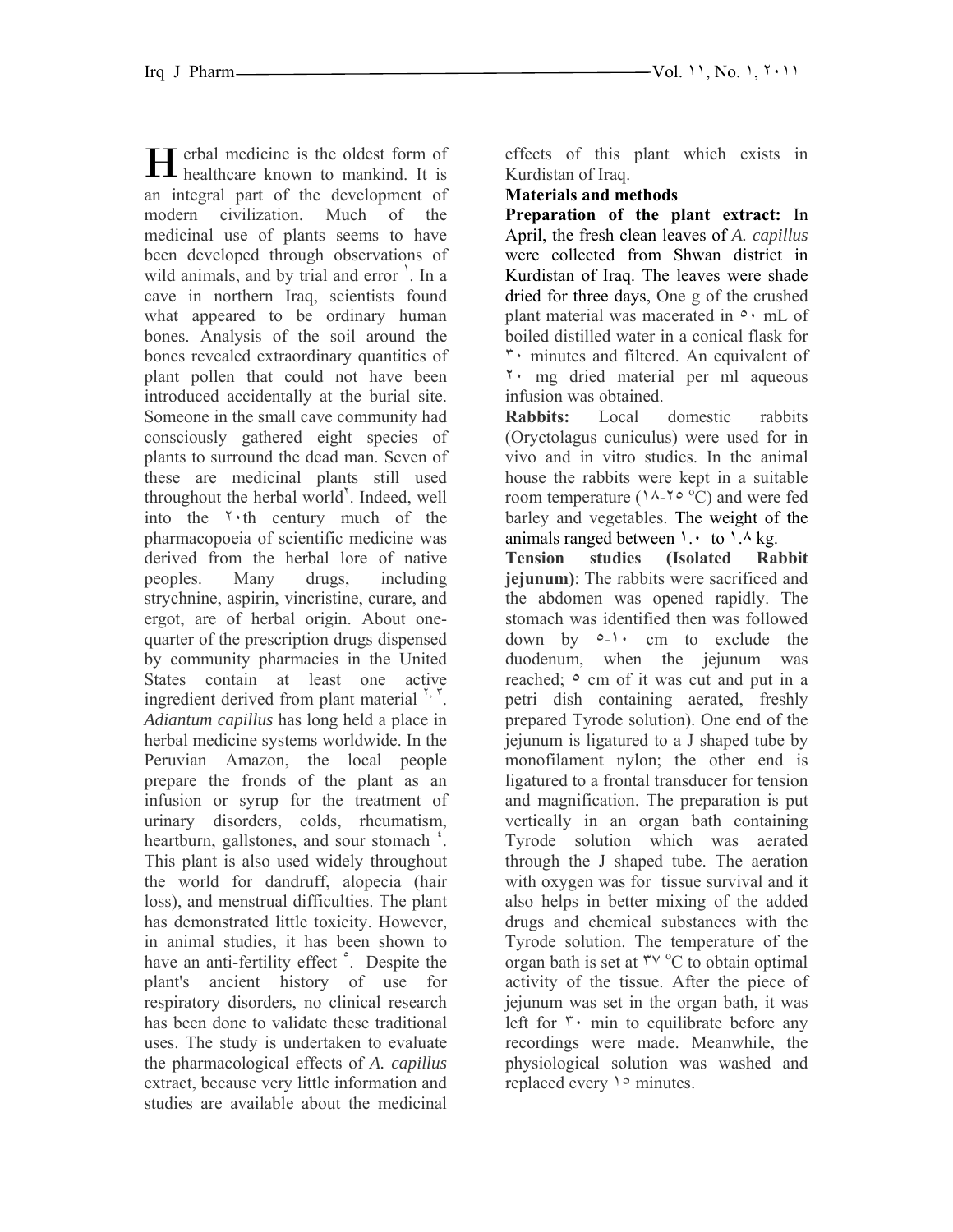**Isolated bronchial muscle:** Bronchial muscles were obtained from a freshly sacrificed rabbit.  $\mathbf{r}$ - $\mathbf{\hat{z}}$  cm of the bronchus was taken and put in a petri dish containing Krebs solution. A spiral strip of ٢-٣ cm long was put vertically in an organ bath containing Krebs solution in a temperature of  $\overline{r}v$  °C. The isolated tissue was left to equilibrate for  $\forall \cdot \exists$  -  $\forall$  minutes. The contractions were recorded on a physiological recorder

**Anesthesia for rabbets:** Rabbits were anaesthetized by intra peritoneal (I.P) injection of a combination of Ketamine ( ketamine hydrochloride, Rotex media GMBH, TRITTAU, Germany) in a dose of  $\mathbf{r} \cdot \mathbf{mg/kg}$  body weight with (phenobarbital Ibn Hayyan pharma,- Syria) . This combination provided perfect surgical anesthesia, and supplementary small doses of the combination were given as necessary to maintain the level of anesthesia.

**Determination of arterial blood pressure and heart rate** The arterial BP was recorded by connecting the common carotid artery cannula to a blood pressure transducer (Washington, pt  $\mathfrak{t} \cdots$ , S/N  $\mathfrak{r} \cdot \mathfrak{t}$ , supplied by Elcomatic Ltd, England). The arterial cannula connection was through a ٣- ways stop-cock attached to a syringe containing heparenized isotonic saline. The blood pressure transducer was in turn connected to two channel oscillographs and to a mercury mannometer for calibration. The process of calibration allows the determination of the range of pressure in which the blood pressure of the animal is recorded.The HR was recorded throughout experiments from the BP trace after increasing the speed of the recorder which makes recorded pulses appear as clear waves that could be readily counted per unit of time.

# **Urine collection**

Urine samples were collected via the urethra by perurethral catheterization of the urinary bladder by small size pediatric feeding tubes. At the end of each urine collection period  $(5 \cdot \text{min})$ , the bladder was further emptied by applying adequate

and gentle pressure to the lower abdomen above the bladder using the thumb and index finger. The urine was analyzed for sodium and potassium by flame photometry (Jenway, PFP٧).

## **Preparation of alloxan**

Diabetes was induced in rabbits by injection of  $1 \xi \cdot mg/kg$  IP of alloxan. Six days after injection the blood samples were collected from the ear vein. The blood glucose level was monitored by using glucometer. Diabetes was confirmed in rabbits having FBS levels above ١٨٠ mg  $/dl^7$ . The diabetic rabbits were divided into three groups (A, B and C), of six rabbits each. The plant extract  $\gamma \cdot \gamma$  mg/kg was administered orally to group A. The reference drug Metformin  $(\mathbf{r} \cdot \mathbf{mg/kg})$  and placebo were also administered orally for animals in group B and C, respectively. The above treatments were carried out in each group of animals for  $\lambda$  consecutive days. The blood glucose level was monitored after  $\lambda$ ,  $\overline{\lambda}$ ,  $\overline{\lambda}$  and  $\lambda$  days. Blood glucose levels were expressed in mg/dl as mean  $\pm$  SEM. The data were statistically analyzed by using complete randomized design (CRD) with different replicates, and then the least significant difference (LSD) test was used for comparison between means<sup>"</sup>.

# **Results**

**In vitro studies effects of** *A. capillus* **on the pendular movements of the isolated jejunum of the rabbit**: The effects of *A. capillus* ( $\circ \cdot \mu$ g/ml) extract on the jejunum smooth muscle are not clear, and no detectable changes have been observed. However, the similar concentration of the plant extract could reverse the contraction of jejunum smooth muscle induced by ١٠  $\mu$ g/mL of histamine (Figures  $\lambda$  &  $\lambda$ ).

**Effects of** *A. capillus* **on the isolated bronchial muscle**: Histamine (١٠ µg/mL) produced dose dependent contraction of bronchial smooth muscle which was affected by *A. capillus* (٥٠ µg/ml). *A. capillus* did not reverse the contraction of bronchial smooth muscle which was induced by pilocarpine  $(\cdot)$  mg/mL).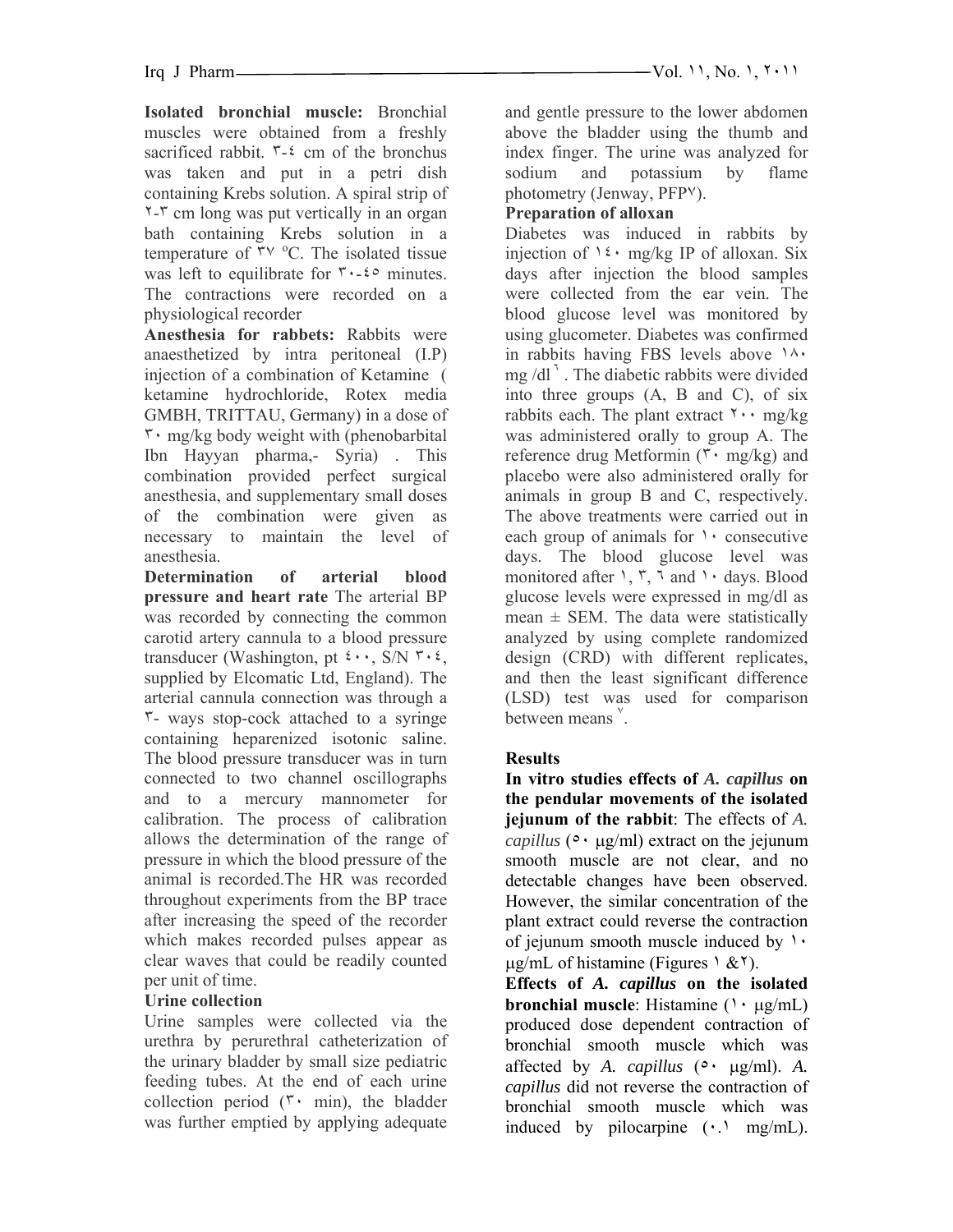Whereas the effects of pilocarpine was clearly inhibited by using of atropine (٠.١

mg/ml) Figure.٣.



Figure **١**. The effect of histamine (**١٠**µg/ml) on the jejunum smooth muscle of the rabbit.



Figure  $\lambda$ . The effects of *A. capillus* ( $\lambda$ ,  $\mu$ g/ml) on the contractile effect of histamine  $(1. \mu g/ml)$  on jejunum smooth muscle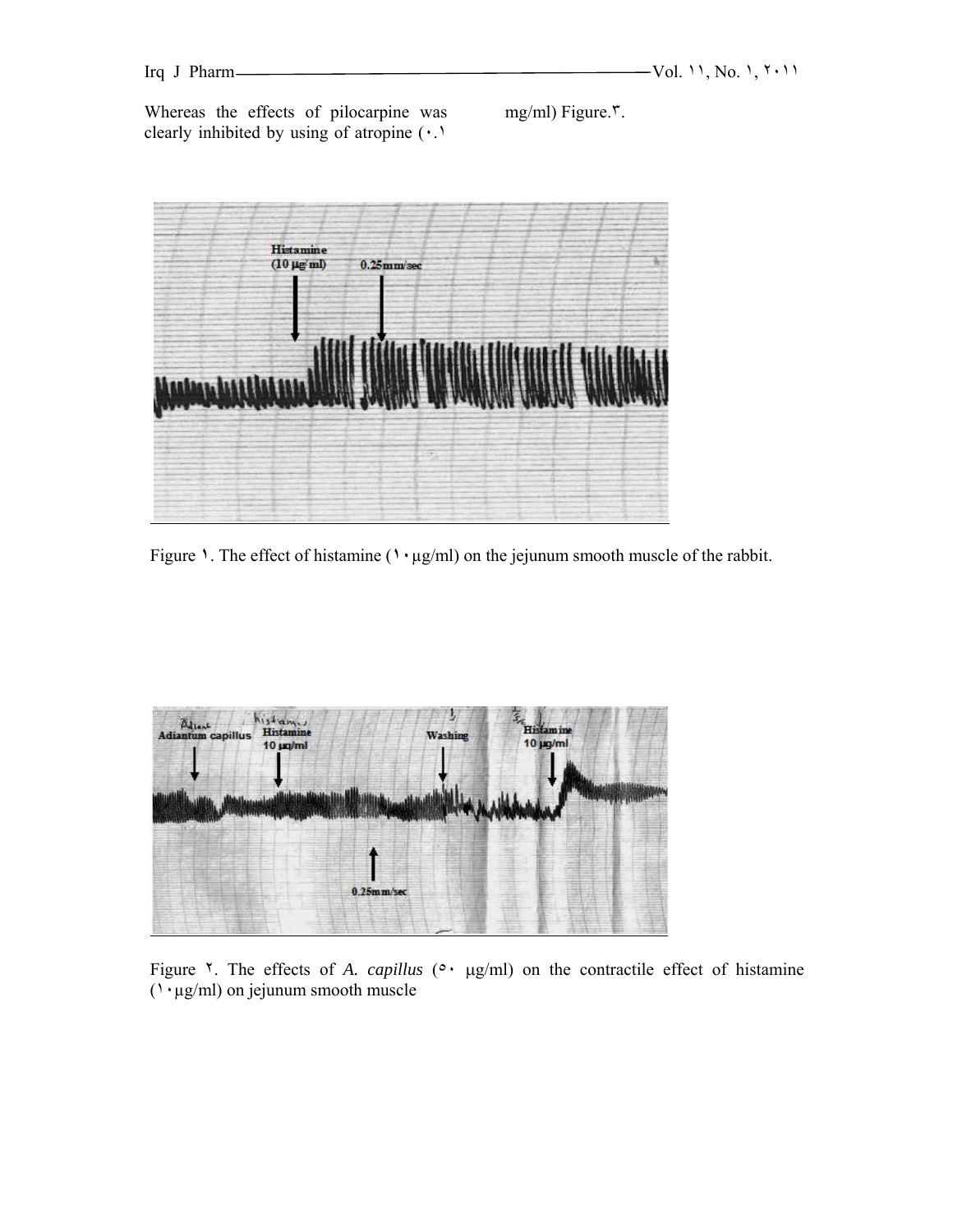

Figure ٣. The effect of *A. capillus* on the contractile effects of pilocarpine on the bronchial smooth muscle

#### **In vivo studies effects of** *A. capillus* **on the kidney function, heart rate and blood pressure in the rabbit:**

The effects of ١٠ mg/kg of *A. capillus* extract on the urine electrolyte, urine flow, blood pressure and heart rate in the rabbit are shown in Table ١. The plant extract induced significant increase in urine flow, sodium and potassium excretion. The infusion of the plant produced non significant slight reduction in the blood pressure without perceivable effects on the heart rate of the rabbit Table ٢ and Figure ٤.

#### **Effects of** *A. capillus* **on the blood sugar in alloxan-induced diabetic rabbits**

The effects of ٢٠٠ mg/kg of *A. capillus* (PO) on the blood sugar in the rabbit after induction of diabetes by alloxan are shown in Table ٢. *A. capillus* produced remarkable reduction in the fasting blood sugar**;** the efficacy of the plant in the reduction of blood sugar was similar to the hypoglycemic effects of metformin. A maximum response of hypoglycemic effect of the plant extract was observed on the sixth day of the procedure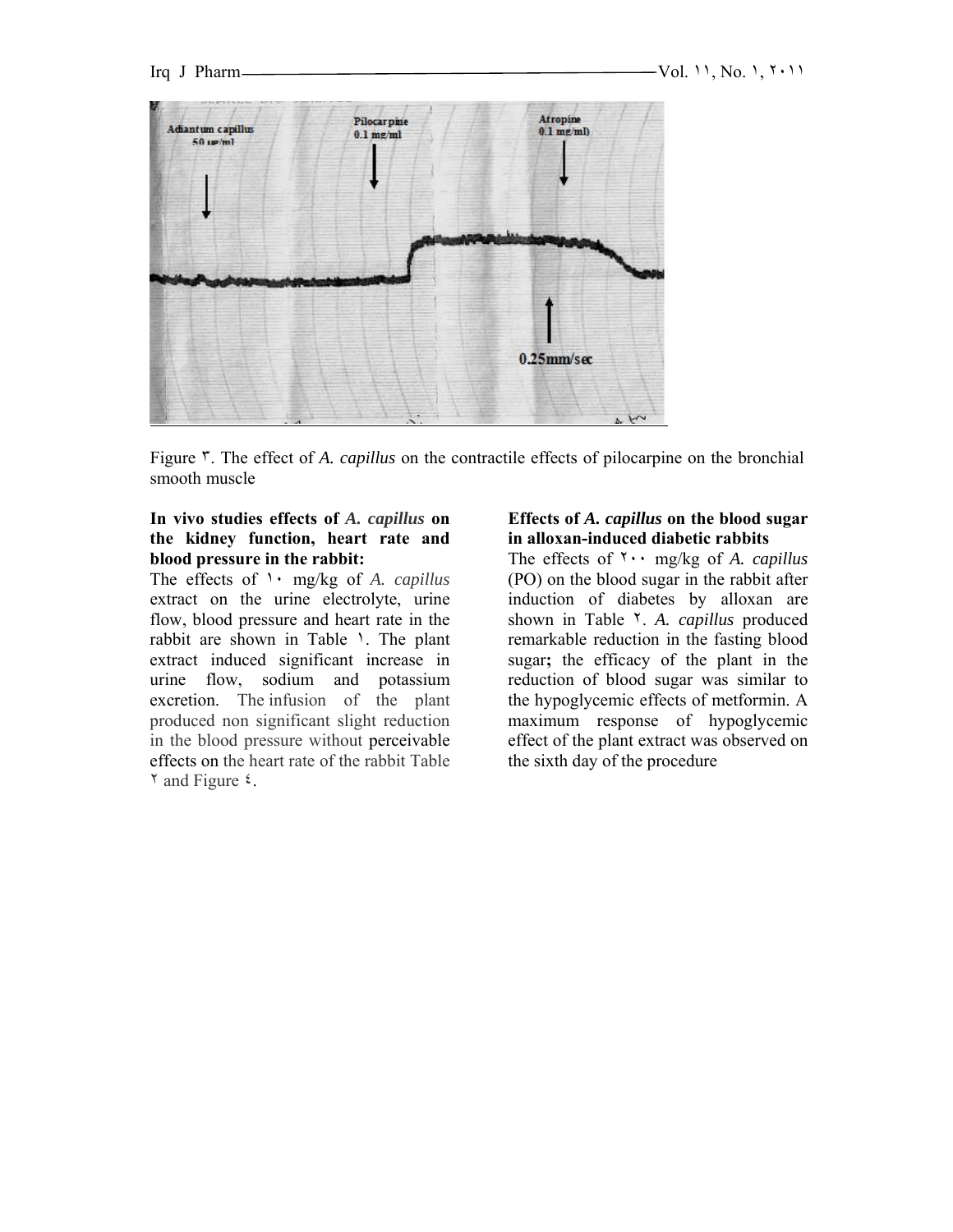| Parameters                   | Control                          | Adiantum<br>capillus<br>$\cdot$ mg/kg | %Change                     |
|------------------------------|----------------------------------|---------------------------------------|-----------------------------|
| Arterial<br>BP(mmHg)         | $V \wedge + \circ$               | $V\xi$ o $\pm$ 1                      | $-0.1$                      |
| Heart rate                   | $\gamma \gamma \cdot \pm \gamma$ | $\forall \forall \circ \pm 1$ .       | $+7$                        |
| Urine flow<br>ml/Kg/hr       | $0.1 + T_A$                      | $rr \xi \pm V$ $r**$                  | $+57\lambda$                |
| $Na+ Exc. Rate$<br>mEq/Kg/hr | $5.7 \pm 7.7$                    | $7V_1\pm o_1$ *                       | $+1554$                     |
| $K^+$ Exc. Rate<br>mEq/Kg/hr | $1.7 \pm 1.7$                    | $11.7 + 7.0*$                         | $+$ $\lambda$ $\vee$ $\tau$ |

| Table $\lambda$ . Effects of $\lambda \cdot$ mg/kg of <i>Adiantum capillus</i> extract on the arterial BP, |  |
|------------------------------------------------------------------------------------------------------------|--|
| heart rate and urinary electrolyte excretion rates of the rabbits $(N=1)$                                  |  |

 $* \overline{P} \leftarrow \cdot \cdot \circ, * \overline{P} \leftarrow \cdot \cdot \cdot$ 

Table ٢. The effects of ٢٠٠ mg/kg of *Adiantum capillus* (PO) on the blood sugar in diabetic rabbit (n= $\lambda$ )

| Parameter                           | Diabetic<br>rabbit mg/dl                     | $\int^{\rm st}$ day           | $\overline{\mathbf{r}}^{\text{rd}}$ day | <sup>1</sup> th day | $\cdot$ th day              |                     | <b>LSD</b>    |
|-------------------------------------|----------------------------------------------|-------------------------------|-----------------------------------------|---------------------|-----------------------------|---------------------|---------------|
|                                     |                                              | mg/dl                         | mg/dl                                   | mg/dl               | mg/dl                       | $\cdot \cdot \cdot$ | $\cdot$ .     |
| Placebo                             | $19V A \pm 17.7$                             | $19.2 +$                      | $1 \wedge \cdot \pm 2$ $\circ$          | $1\wedge 1 \pm 0$   | $1 \vee 2 + 2 \uparrow$     | ۱۸ ه.               | $Y \xi$ $\xi$ |
|                                     |                                              | ٦V                            |                                         |                     |                             |                     |               |
| Adiantum                            | $Y \cdot V \circ \pm 1 \cdot Y$              | $14.0 +$                      | $\circ \cdot \cdot +$                   | $110 \pm 0.9c$      | $1 \cdot 1 \pm 1.7c$        | ۲٦ م ۱              | ۲٦.۱          |
| $\mathbf{y} \cdot \mathbf{n}$ mg/kg |                                              | $\mathbf{r} \cdot \mathbf{r}$ | 2.4 <sub>b</sub>                        |                     |                             |                     |               |
| Metformin                           | $Y \setminus Y' + \setminus \circ \setminus$ | $119.0 +$                     | 150                                     | $9V_0 \pm 11.1$     | $\lambda \Upsilon \pm 11.5$ | ۲۹                  | ۰ ۲۹          |
| $\cdots$ mg                         |                                              | ١.                            | $+11$ $\Lambda$                         |                     |                             |                     |               |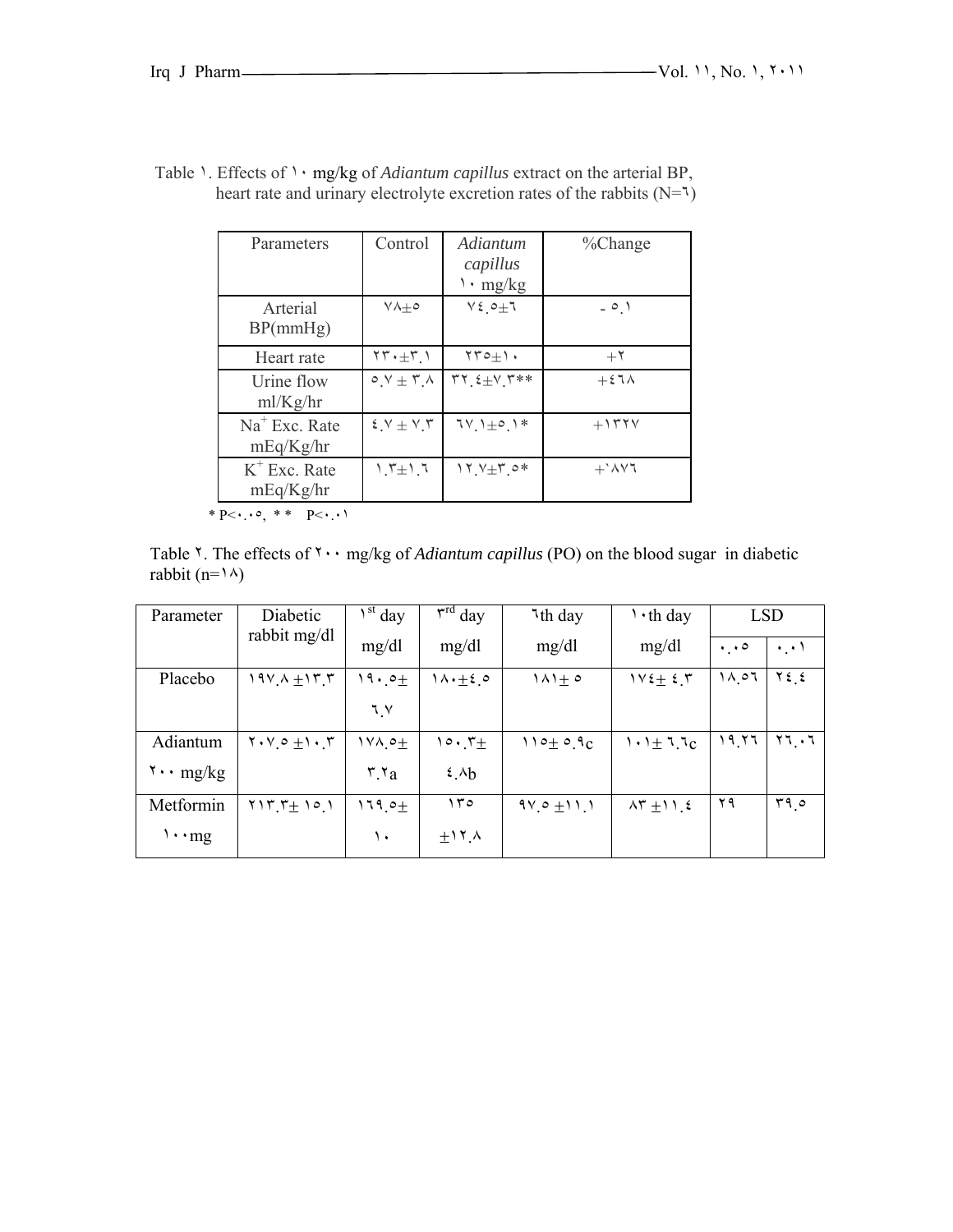

Figure ٤. The effect of *Adiantum capillus* (١٠ mg/kg) on the blood pressure in the experimental rabbit

#### **Discusion**

### **Effects of** *A. capillus* **on the pendular movements of the isolated jejunum of the rabbit**

The infusion of *A. capillus* has inhibited the effects of histamine on the jejunum smooth muscle, indicating the antagonistic effects of the active constituent of the plant on H<sup>1</sup> (histamine receptor). The result reveals that the plant has no reversal effects on the action of pilocarpine on the contraction of jejunum smooth muscle as well. In addition, it demonstrates that the plant extract has no any anti-muscarinic effects such as dry mouth, urinary retention and tachycardia which is mainly associated with the use of some of histamine  $(H_1)$  receptor blockers such as diphenhydramine and chlorpheniramine<sup>^</sup>. **Effects of** *A. capillus* **on the isolated** 

# **bronchial muscle**

*A. capillus* has no direct action (dilatation and constriction) on bronchial muscle, it has no direct action on adenosine ATB receptors which leads to degranulation of mast cell to release autacoids, like histamine and prostaglandin from the mast cells on its activation<sup>9, 11</sup>. Moreover the *A*. *capillus* has no muscarine receptor agonist and antagonistic activity. The reversal action of *A. capillus* on the contraction induced by histamine indicates the

antihistamine effect of the plant on H١ receptor of bronchial muscle.

## **Effects of** *A. capillus* **on the kidney functions of the rabbits**

The intravenous infusion of *A. capillus* in rabbit induced statistically significant  $(P<\cdot$ .  $\cdot \circ)$  rise in the urine flow and urinary sodium and potassium excretion rates Table ١. These indicate that this diuretic compound is not similar to potassium sparing diuretic such as triametrine and spironolactone, since *A. capillus* did not cause potassium retention. loop diuretic. The probable site of action is at part of nephron before the distal tubules<sup>1</sup>. **Effects of A. capillus on the blood sugar of diabetic rabbits**

The currently available oral antihyperglycemic agents for clinical use possess characteristic profile of side effects<sup> $15$ ,  $17$ </sup>. The management of diabetes with agents devoid of any side effects is still a challenge to the medical system. This has led to an increase in the demand for natural products with hypoglycemic activity having fewer side effects. In the present study, the antihyperglycemic activity of leaves of aqueous extract was evaluated in alloxan-induced diabetic rabbit. Alloxan, a β-cytotoxin, induces "chemical diabetes" in a wide variety of animal species including rabbit. Although the precise mechanism of alloxan-induced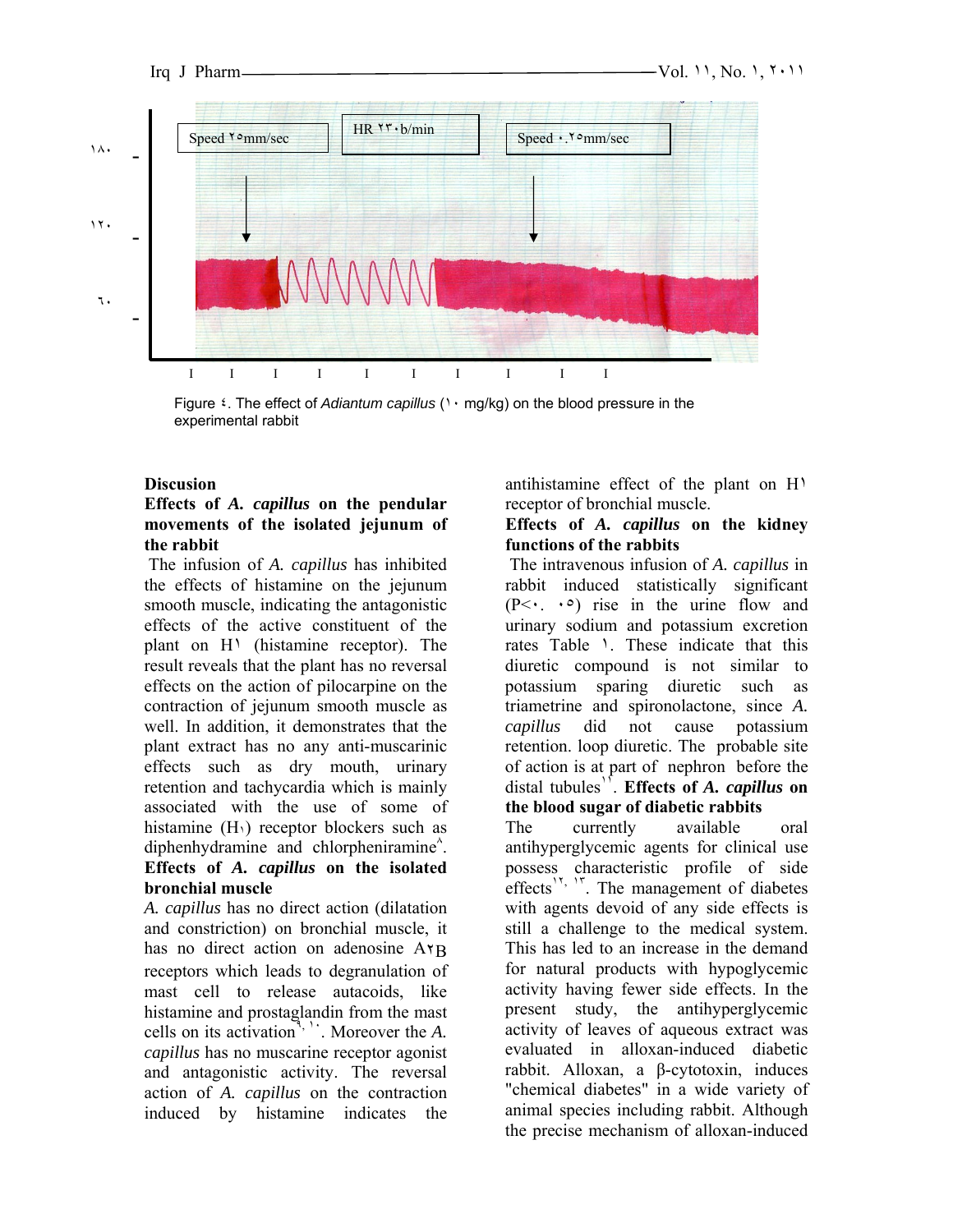diabetes remains unclear, there is increasing evidence that it involves the degeneration of islet-cells by accumulation of cytotoxic free radicals <sup>12</sup>. Alloxan causes time - and concentration-dependent degenerative lesions of the pancreatic βcells. The dose of alloxan required to produce diabetes varies with the species.A single daily administration of plant extract in diabetic rabbit, showed significant reduction in serum glucose level after ١, ٣, ٦ and ١٠ day interval. The maximum reduction in serum glucose level was seen in the sixth day. There were no significant differences in the hypoglycemic activity of the plant extract with that of metformine. The hypoglycemic effect of the plant extract also might be contributed to the presence of insulin-like substances in the plant materials  $\degree$ , stimulation of  $\beta$ - cells to produce more insulin $\frac{1}{1}$  or the regenerative effect of plants on pancreatic tissue  $\Gamma$ . These observations confirm the use of this plant in ethno- medical practice for diabetes management and demonstrated that treatment for <sup>1</sup> days can show more effectiveness than single dose of acute treatment. This study warrants the investigation to isolate and identify the hypoglycemic principles and to elucidate their exact mechanism of action.

## **Conclusion**

*A. capillus* extract has antihistaminic (H١) activity. It has produced a significant increase in the urine flow and urinary Na+ and K+ excretion in rabbit, the probable site of action is at part of nephron before the distal tubules. The plant extract has hypoglycaemic efficacy similar to those obtained by metformin. The maximal rate of decline in blood glucose concentrations response was observed on the sixth day.

# **Reference**

١-Blumenthal M, Goldberg A, Brinckmann J (eds). Herbal Medicine: Expanded Commission E Monographs. 1st ed., Newton, MA: Integrative Medicine Communications. ٢٠٠٠. ٨٥

- ٢- Farnsworth NR, and Morris R. Higher plants. the sleeping giant of drug development. Am J Pharm ١٩٧٦: ٤٦.
- ٣- Bensky D. and Gambl, A. Chinese Herbal Medicine. Materia Medica (revised edition). Eastland Press Inc., Seattle. ١٩٩٣
- ٤- Stuart, M. The Encyclopedia of Herbs and Herbalism Orbis Publishing. London. ١٩٧٩ ISBN ٠-٨٥٦١٣-٠٦٧-٢.
- ٥- Murthy, R. Anti-implantation activity of isoadiantone." Indian Drugs. ١٩٨٤;٢١(٤):١٤١–٤٤.
- ٦- Dubey G, Dixi S, Singh A. Alloxaninduced diabetes in rabbits and effect of a herbal formulation D-٤٠٠. Indian J Pharmacoly ١٩٩٤;٢٦:٢٢٥–٢٢٦
- ٧-statistic references Daniel, W. Biostatics: A foundation for analysis in the health science. Third edition ١٩٨٣. New York.
- ٨-Arnes L, McKenzie A, Webster D, Poinsett-Holmes K. A new nonsedating antihistamine. Ann. Pharmacother ١٩٩٣;٢٧:٤٦٤-٤٧٠.
- ٩- Choi, O., Shamim, M., Padgett, W., Daly, J. Caffeine and theophylline analogues: correlation of behavioral effects with activity as adenosine receptor antagonist and as phosphodiesterase inhibitors. Life Sci ١٩٨٨;٤٣:٣٨٧-٣٩٨.
- ١٠- Bertil B, Adriaan P, Ijzerman A., et al. Classification of adenosine receptors. Vol. ٥٣, Issue ٢٠٠١ ٤,٥٢٧-٥٥٢, r.
- ١١- Carter, B. L., Ernst, M. E., and Cohen, J. D. Hydrochlorothiazide versus Chlorthalidone. Evidence Supporting Their Interchangeability. Hypertension ٢٠٠٤;٤٣:٤-٩.
- ١٢- Holman RR, Turner RC. Oral agents and insulin in the treatment of NIDDM. In: Pickup J, Willians G, editoris. ١٩٩١, Textbook of Diabetes Oxford: Blackwell.
- ١٣- Kameswara Rao B, Kesavulu MM, Giri R, Apparao Ch. Herbal Medicines in the treatment of diabetes mellitus.